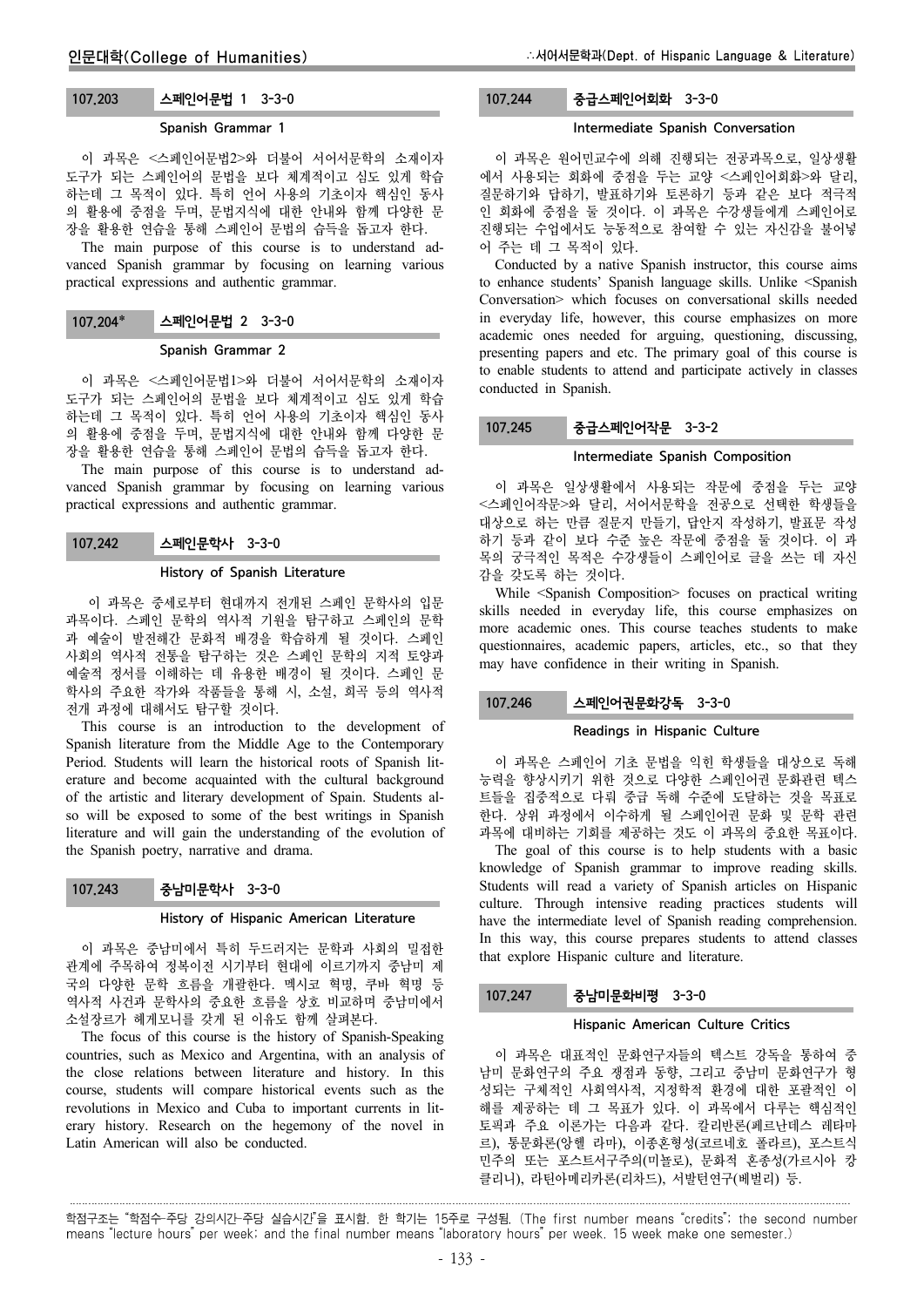## 인문대학(College of Humanities)

The main purpose of this course is to provide a comprehensive view, documented through the established texts and authors, of the specific problems, topics and methodologies that characterize Hispanic American cultural studies. The reader of this course presents Roberto Fernandez Retamar's Calibanism, Angel Rama's transculturation, Antonio Cornejo Polar's heterogeneity, Walter Mignolo's postcolonialism and postoccidentalism, Nestor Garcia Canclini's cultural hybridity, Nelly Richard's Laitnamericanism, John Beverely's subaltern studies, and others.

## 107.306 스페인어학개론 3-3-0

### Introduction to Spanish Linguistics

이 과목에서는 스페인어를 기초로 하여 기초적인 언어학 일반 이론에 대해 살펴볼 것이다. 예를 들어, 기호로서의 인간 언어의 특성, 의미 변별자질로서의 음소의 성격, 통사적 기준에 근거한 단 어범주의 구분, 중의적 문장의 구분을 위한 문장 구조 등을 살펴 볼 것이다. 본 강좌는 미리 배포될 소논문들의 강독을 중심으로 자유 토론식 수업을 지향한다.

This class is an introduction to the general linguistics based on Spanish data. Discussions will be held on the following themes: Characteristics of human language as signs; definition of phonemes as a distinctive feature in meaning; distinction of word categories based on syntactic distribution; the sentence structure needed to clarify sentence ambiguity. Students are expected to participate actively in discussions with preparation based on the articles provided by the instructor.

### 107.327A 중남미소설 3-3-0

### Hispanic-American Novel

중남미 현대소설의 흐름을 보르헤스, 가르시아 마르께스, 바르 가스 요사, 이사벨 아옌데 등 붐과 포스트붐 작가들을 중심으로 개괄하며 서구문학의 전반적인 흐름과 비교하여 중남미 소설문학 의 차별적 요소와 문학사적 가치를 이해한다.

This class concentrates on the Latin American modern novel. We will analyze and study the relations between society and the works of Borges, Garcia Marquez, Vargas Llosa and Isabel Allende.

| 107,328A | 스페인소설 3-3-0 |  |
|----------|-------------|--|
|----------|-------------|--|

## Spanish Novel

이 과목은 16세기 스페인 소설 형성기로부터 현대에 이르기까 지 주목할 만한 스페인 소설들을 다룬다. 스페인 최초의 근대소설 로 일컬어지는 <라사리요 데 또르메스 Lazarillo de Tormes>와 세르반테스의 소설들은 스페인 소설 이해의 핵심부분이 될 것이 다. 리얼리즘과 모더니즘 소설도 다루고 스페인문화의 정체성과 연관된 논의도 진행될 것이다. 또한, 20세기 전반 세계적 이념 전 쟁의 격전장이 된 내란을 배경으로 한 소설들에도 주목할 것이다. 이러한 소설들의 학습을 통해 두 가지 목표를 추구할 것이다. 하 나는 소설읽기와 텍스트분석방법의 터득이며 다른 하나는 스페인 인들의 사유방식과 문화양식에 대한 이해를 도모하는 것이다.

Spanish novels from the early Renaissance to the Contemporary Period will be studied. Beginning with "Lazarillo de Tormes" and the Cervantes' novels of the Early Modern Period, we will then move onto the Realist and Modernist periods. Our readings will also include historical novels from the Spanish Civil War. Through these readings, students will aim to accomplish two things: to learn textual analysis and interpretation; and to understand the social, historical and cultural contexts explored and debated by the authors within their works.

## 107.329 스페인희곡 3-3-0

### Spanish Drama

이 과목은 스페인 희곡이 문학사에서 차지하는 역사적 비중과 의미를 탐구하게 될 것이다. 특히, 황금세기 연극으로부터 현대 연 극에 이르기까지 주요한 희곡 작품을 학습하고 사조적 조류를 이 해하는 데 중점을 둘 것이다. 로뻬 데 베가, 깔데로 데라 바르까 등 고전 작가들과 가르시아 로르까 등 현대 작가를 망라해 스페인 희곡사에서 두드러진 극작가들의 주요 작품을 통해 스페인의 고유 한 연극 전통을 경험하는 한편, 16세기 들어 근대적 대중 장르로 자리잡게 된 역사적 배경에 대해서도 탐구할 것이다.

In this course, students will study the Spanish drama from the Golden Age to the present. This course presents the most significant Spanish dramatists, such as Lope de Vega, Calderon de la Barca, and Garcia Lorca, to read and analyze their major works. Students will discuss and understand the historical milieu in which the Spanish national theatre emerged.

## M1244.000300 고급스페인어작문 3-3-2

## Advanced Spanish Composition

고학년에 걸 맞는 고급의 스페인어로 자신의 생각을 표현하는 방법을 학습하여 세련되고 능숙한 스페인어 구사능력의 획득을 목 표로 한다.

This class is suitable for upper-level Spanish speakers who wants to obtain better fluency and delivery of complex ideas.

## 107.333A 고급스페인어회화 3-3-0

#### Advanced Spanish Conversation

사회적 요구가 증가함에 따라 이 과목은 학생들의 외국어 구사 능력을 배양하고자 마련되었다. 원어민 교수에 의해 진행되며, 학 생들은 교수의 지도를 통해 그동안 습득한 문법적, 어학적 지식들 을 바탕으로 실용적이고 실생활에서 유용하게 적용될 수 있는 고 급스페인어를 배운다. 읽기, 쓰기, 말하기, 듣기 등 모든 어학적 기능에 충실한 교육을 실시하여, 어떤 발화상황에서도 자신의 어 학능력을 최대한 발휘할 수 있도록 한다.

This course aims at improving students' Spanish conversation skills. The class will be conducted by a native Spanish speaker. This course will emphasize on the speaking skills as well as on the intensive training in listening, reading and writing in Spanish.

## 107.334 스페인시강독 3-3-0

### Readings in Spanish Poetry

이 과목은 98세대 및 27세대 시문학을 거쳐 최근에 이르기까 지 스페인문학 전통의 한 축을 이루어온 시 장르의 주된 경향을 폭넓게 살펴보는 것을 목표로 한다. 구체적으로 에스쁘론세다 이 델가도, 아돌포 베께르, 안또니오 마차도, 후안 라몬 히메네스, 가 르시아 로르까 등 스페인을 대표하는 근현대 시인들의 주요 작품 을 읽고 논의하는 과정에서 각 시인의 독창적인 시론과 시대별 특 징을 개괄한다.

This course examines Spanish poetry. Students will read representative Modern and Contemporary Spanish poets such